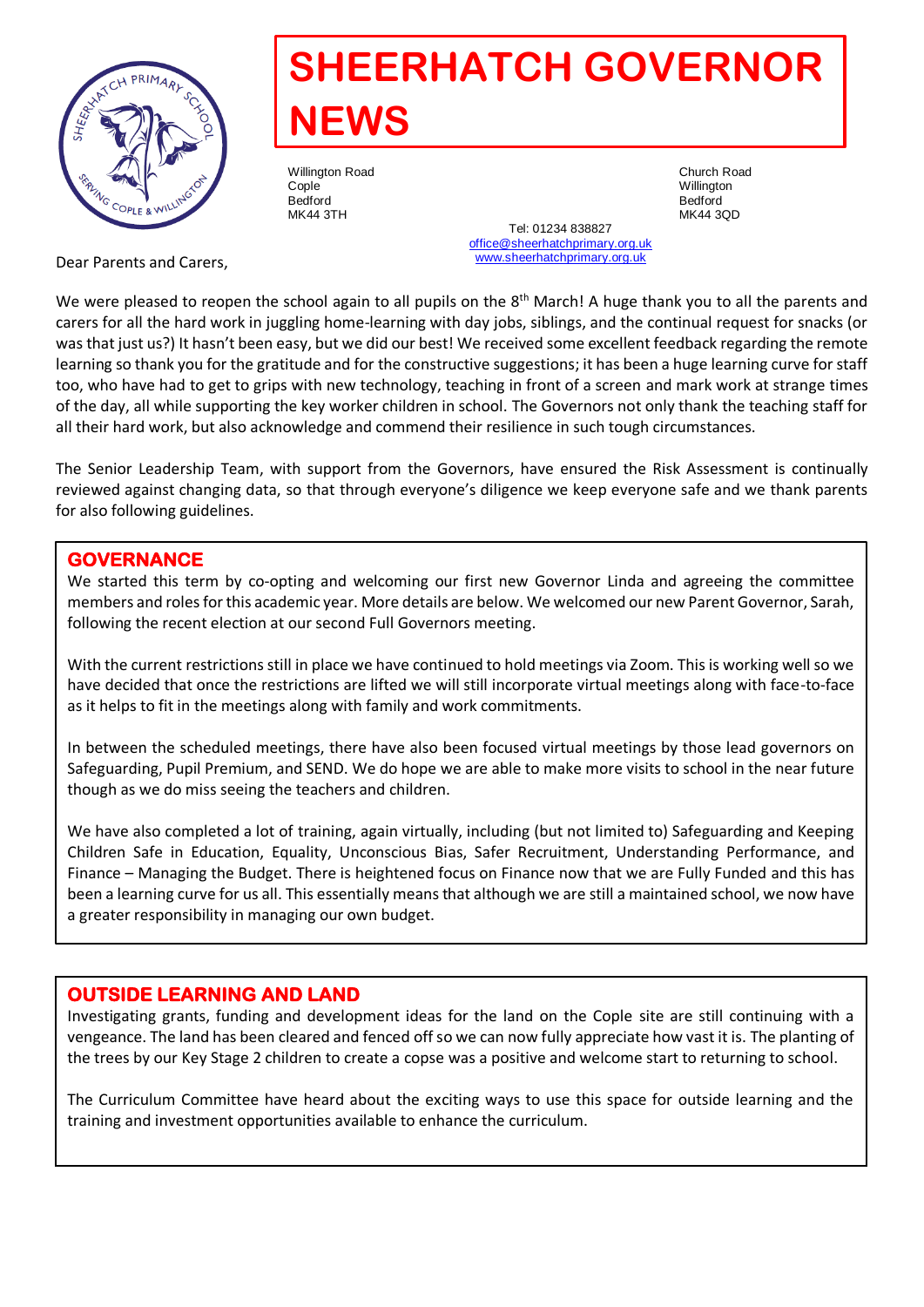As there is now less opportunity for engagement with parents, we will be putting a spotlight onto members of our Governing Board in future editions of our newsletter so that you can get to know us all a bit better individually. It is a good opportunity to start with our newest members for this edition!

#### **GOVERNOR SPOTLIGHT**

#### **Linda Behan**

I joined the Governing Body in September and this is my first Governor role. I recently moved to Cople from Surrey and am keen to get involved and give back to the local community. Being a school governor is a great way to do that and is a good cause.

I am now retired but for the last 10 years I worked for Pearson as a HR Business Partner in the education arm of the business so had experience working and advising teachers, mostly on work-based learning qualifications. Prior to this I was a manager at HSBC so hopefully I can put my finance knowledge to good use supporting the Resources Committee.



Two of my grandchildren are currently attending the school and I feel that it's very important for them to know that the family supports the school and therefore them.

Although I'm new to the village I've settled in very well. People are so welcoming and there were a lot of social events before lockdown which will hopefully start up again in the near future. Line dancing is a passion of mine & I've found a few good clubs locally. Can't wait to dance again. But I have

**Sarah Cropley** 

I was elected as a Parent Governor in October (many thanks to all who voted) and so have just started in this role.

enough books and puzzle books to keep me going!

I have lived in Willington for over eight years and love living here. There are so many lovely walks right on the doorstep!

I have three daughters, two of whom are at Sheerhatch Primary School. They love going to school and have always been very happy. I have been extremely impressed with the school's standards and am pleased to have the chance to help the school maintain these high standards.



I currently work in the Housing Strategy and Policy team at Bedford Borough Council and have done for 15 years. I am therefore used to writing strategies and policies as part of my job and feel that this will be a useful asset in my new role as Parent Governor.

I am looking forward to a new challenge in this new role